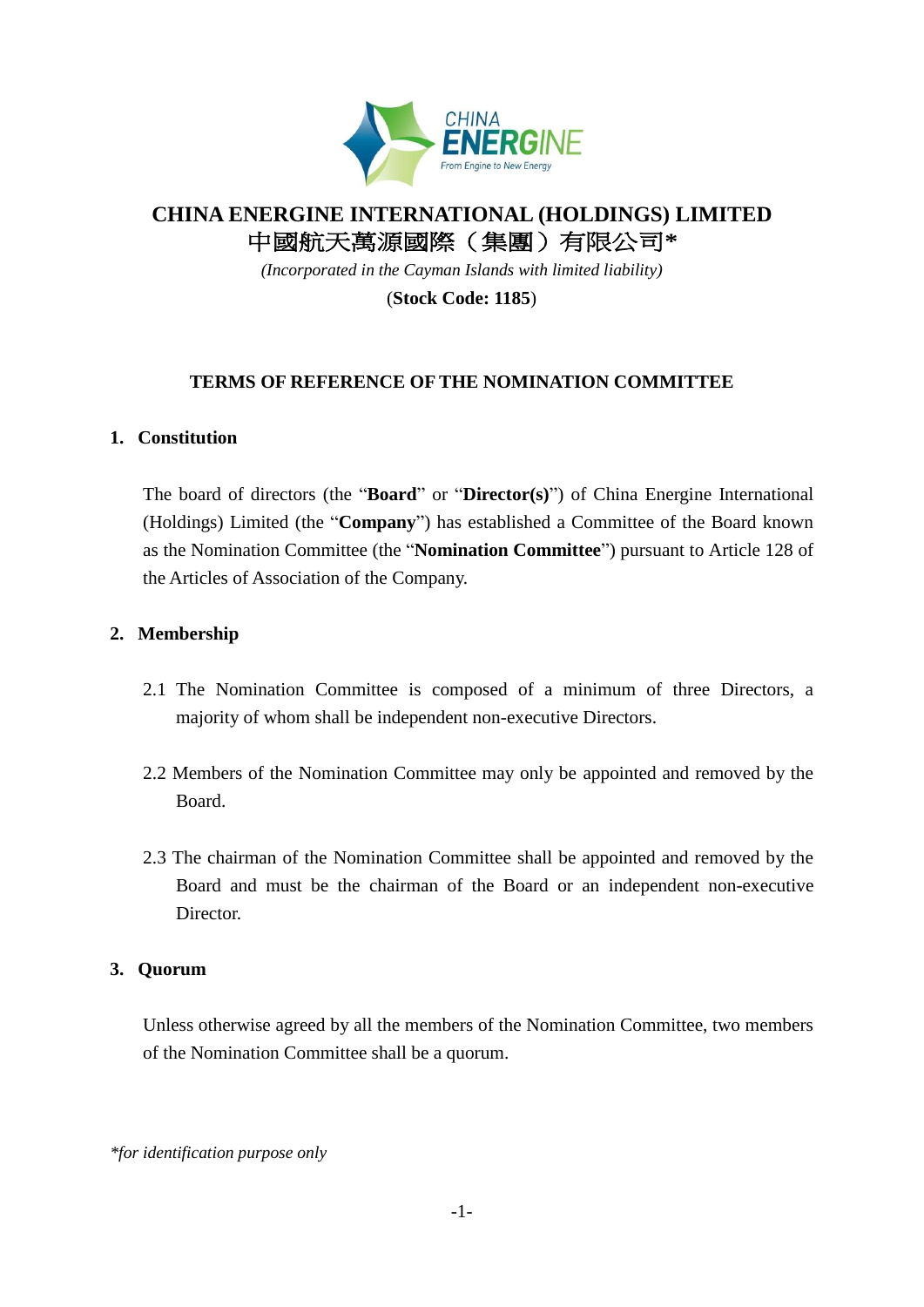## **4. Frequency**

Meetings of the Nomination Committee shall be held as and when required, but not less than once a year.

## **5. Authority**

- 5.1 The Nomination Committee is authorized to seek independent professional advice to perform its responsibilities at the Company's expenses where necessary;
- 5.2 The Nomination Committee will be provided sufficient resources to perform its duties.

#### **6. Duties and powers**

The Nomination Committee is established with the following duties and powers:

- (a) to review the structure, size and composition (including the skills, knowledge, experience) of the Board at least annually and make recommendations on any proposed change to the Board to complement the Company's corporate strategy;
- (b) to identify individuals suitably qualified to become Board members and make recommendations to the Board on the selection of individuals nominated for directorship;
- (c) to assess the independence of independent non-executive Directors; and
- (d) to make recommendations to the Board on the appointment or re-appointment of Directors and succession planning for Directors, in particular the Chairman and the Chief Executive.
- (e) to review the policy on Board diversity and the measurable objectives that the Board has set for implementing the Board diversity policy, and the progress on achieving the objectives; and make disclosure of its review results in the corporate governance report annually; and
- (f) where the Board proposes a resolution to elect an individual as an independent non-executive director at the general meeting, the Nomination Committee should set out in the circular to shareholders and/or explanatory statement accompanying the notice of the relevant general meeting: